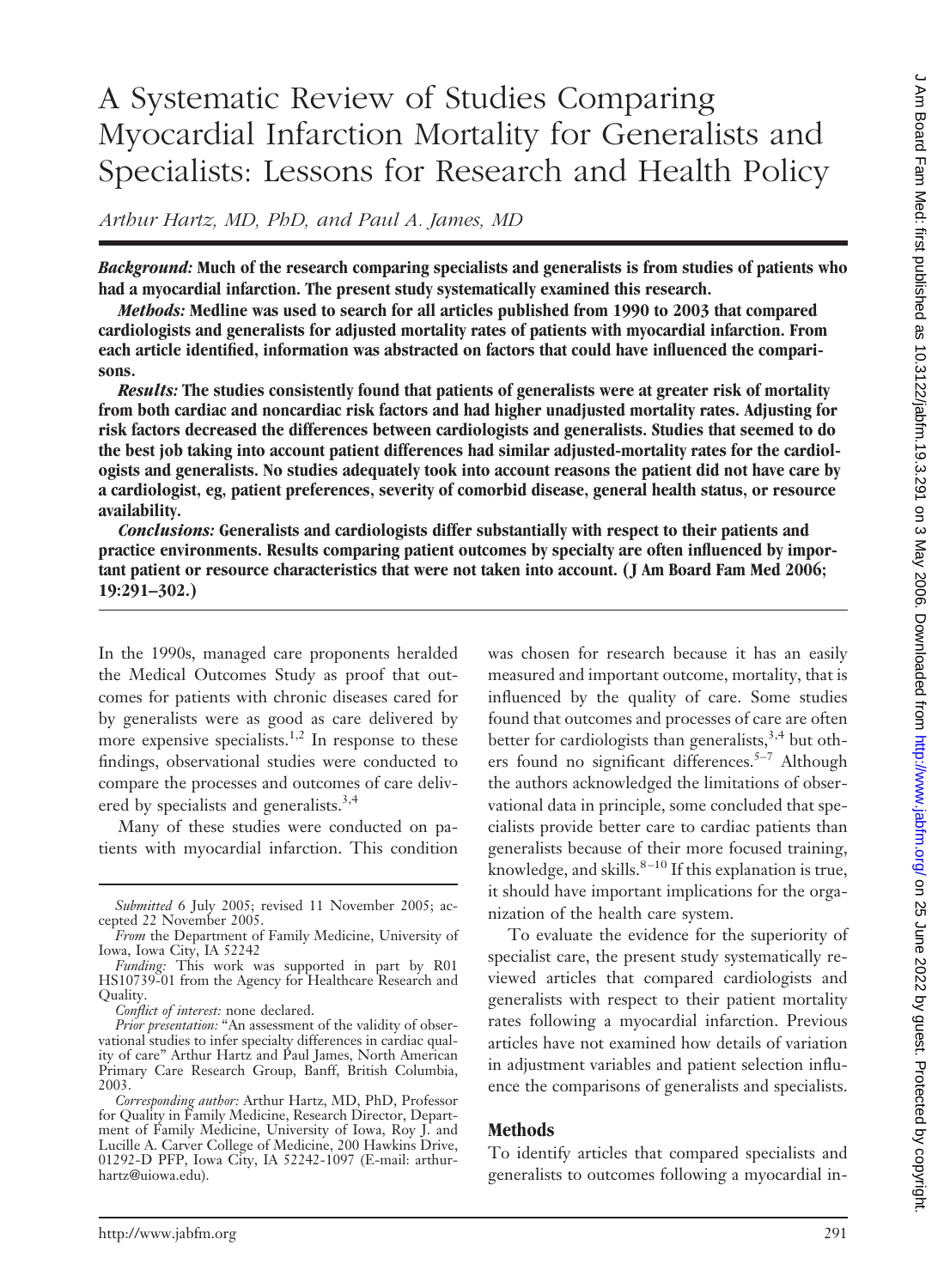farction, we conducted a Medline search using the MeSH term *Myocardial Infarction*. The search was limited to those studies that included at least one of the following terms in the title, abstract, or MeSH subject heading: specialist, cardiologist, generalist, family physician, family practitioner, primary care physician, noncardiologist, or general internist. We eliminated articles that were written before 1990, did not analyze original data, included children, were not written in English, or made no adjustment for confounding when reporting mortality rates comparing generalists and specialists. Only studies of patients in the United States were reviewed because factors influencing the comparison of specialties probably vary by country.

To determine whether additional studies might have been missed by our search, we reviewed all the references in the articles located. We also discussed this work at 2 international meetings with experts in the field.

From each article, 2 research assistants, who were not aware of the purpose of the study, independently abstracted information in 5 domains that have been suggested as important in the evaluation of observational studies: comparability of subjects, exposure or intervention, measurement of outcomes (mortality), statistical analysis, and sponsor or funding sources.<sup>11</sup> Although some studies compared process measures relating to the management of the patient, we found no studies that evaluated outcomes other than mortality. Discrepancies in the abstracted data were resolved in discussions between the research assistants and one of the authors (PJ). Taking subject factors into account is especially important in primary care patients because of the heterogeneity of this patient group.<sup>12</sup> For this reason, special effort was made to abstract information relevant to confounding that might influence the association of outcome (mortality) and exposure.<sup>13</sup>

To identify potential weaknesses in study design or analysis, we examined each article from a theoretical framework that included factors potentially able to affect either the selection of health care delivery (generalist or cardiologist) or mortality. This framework includes the structure, process, and outcome model that Donabedian used to describe the quality of care.<sup>14</sup> In addition, we added elements from Anderson's Behavioral Model of Health Services Use that considers environmental factors and patient or population factors as contributing to health care service selection and outcomes.15 A model including these factors is depicted in Figure 1.

Patient factors referred to in the model include those that influence patient risk (socioeconomic status and other demographic variables, cardiac severity, and noncardiac diseases). These factors modify the risk of a bad outcome and, therefore, determine the best treatment and influence patient choices about interventions. Patient factors such as location and preferences for certain interventions influence choices of hospital, physician, and process of care. For example, patients far from urban centers may have delays in care and less access to cardiologists and cardiac resource intensive hospitals.16

Hospital factors have been well documented to contribute to mortality based on several contributors, including size of the hospital, volume of patient admissions with myocardial infarction, type of managed care organization, teaching status, and the presence of revascularization facilities.<sup>5,7,17</sup> Physician factors such as board certification, years experience and specialty distribution may also contribute to process of care which in turn influences outcomes.18

The intervention, or exposure, tested in the reviewed studies was physician specialty. The outcome measure used for a given specialty was the odds ratio of mortality for this specialty compared with cardiologists. Most studies reported the adjusted odds ratios comparing mortality between cardiologists and other specialists. One study, however, reported the difference in adjusted mortality rates between cardiologists and other specialties. For this study<sup>7</sup> we used a statistical method<sup>19</sup> to compute the adjusted mortality rate for each specialty from the overall observed mortality rate and the differences in mortality rate. The adjusted odds ratios were then computed from the adjusted mortality rates.

To test for heterogeneity across studies of mortality rates for a given specialty, we computed a  $\chi^2$ test for 2 by *k* contingency tables. We tested the difference between 2 odds ratios using the equation  $Z = (\ln_1 - \ln_2)/\sqrt{(SE_1^2 + SE_2^2)}$  where *Z* has a normal distribution with mean zero and variance 1,  $\ln_1$  and  $\ln_2$  are the logarithms of the 2 odds ratios, and  $SE<sub>1</sub>$  and  $SE<sub>2</sub>$  are the standard errors of these logarithms. Heterogeneity in odds ratios was tested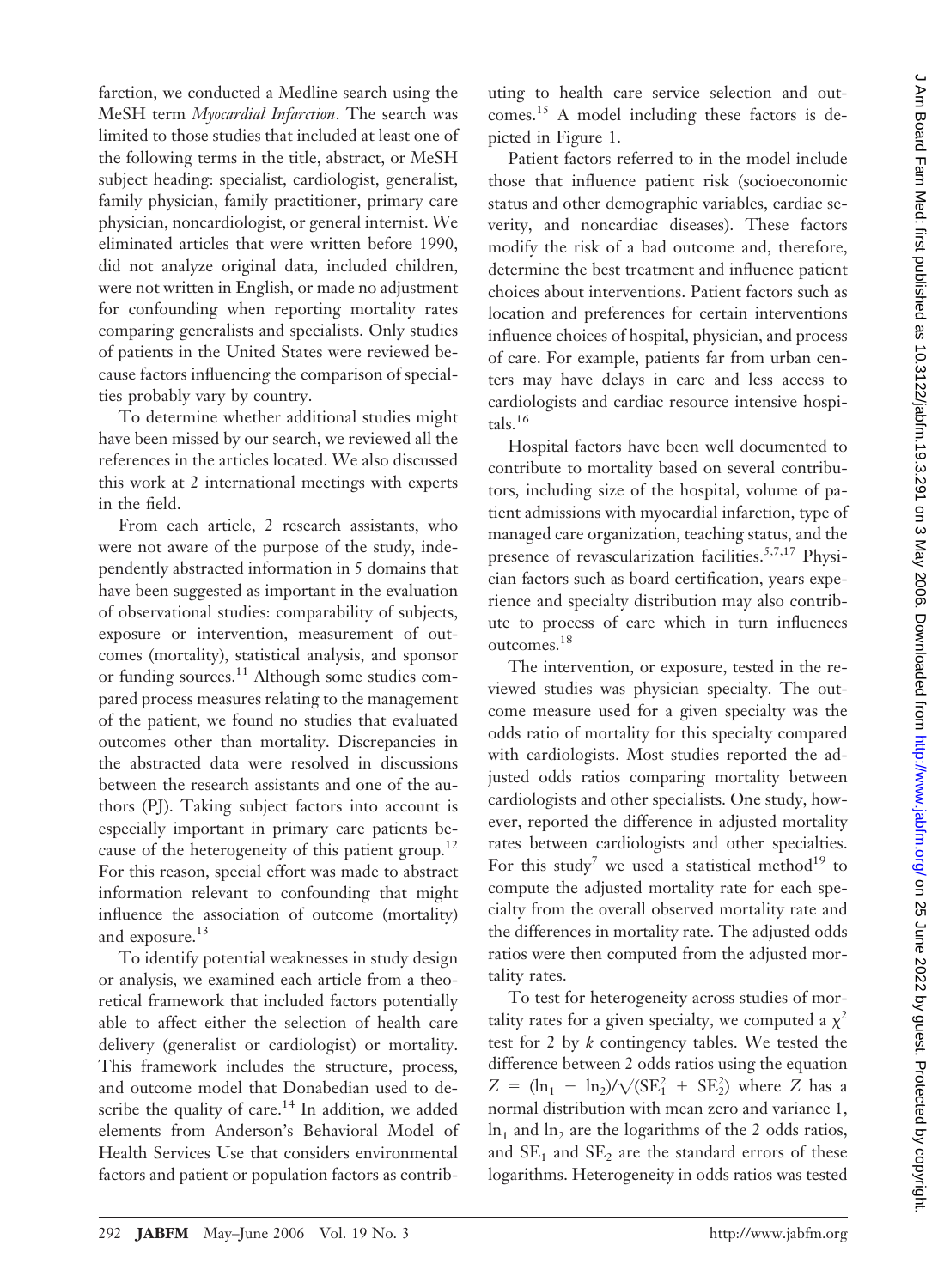

**Figure 1. Model of Factors Influencing Patient Outcomes**

with the Breslow-Day test for homogeneity at the  $P < .05$  level.

### **Results**

Forty-two articles were selected for review; 33 were excluded for the following reasons: 12 were not in the United States, 17 reported no patient mortality results or did not report adjusted mortality rates, 3 were not original research, and one evaluated care in the postmyocardial infarction period. The 11 remaining articles compared mortality rates for generalists to cardiologists before and after adjusting for patient risk factors. Four of these used different components of data from the Cooperative Cardiovascular Project.<sup>20,21</sup> Data collected for the systematic review are shown in Table 1.

There was variation in how physician specialty was identified: one study used only board certified physicians, $5$  one study identified the specialty as the admitting physician, $^{22}$  and some studies combined noncardiologists into one group.6,7,9,10 Even when studies identified physicians in the same way, eg, attending physician, this can be variously determined by hospitals as admitting physician, discharge physician, or physician who spent the most time with the patient. The percentage of physicians defined in a given way will depend on the hospitals in the data set.

In Table 2 studies are compared for differences between patients of cardiologists and generalists. For most studies, differences between the generalists and cardiologists for a given factor suggested that generalists' patients were at higher risk. Other risk factors that were not tabulated because they were reported by a few studies, eg, the Atlas severity score<sup>9,10,13,18</sup> or the severity score based on factors in the study entitled "Global Utilization of Streptokinase and Tissue Plasminogen Activator for Occluded Coronary Arteries" (GUSTO) $5-7,22,23$  also showed that the patients of the generalists were at higher risk (see Table 3). Two articles included in our analyses $9,13$  were not included in this table because they did not show patient risk factor comparisons between specialty groups.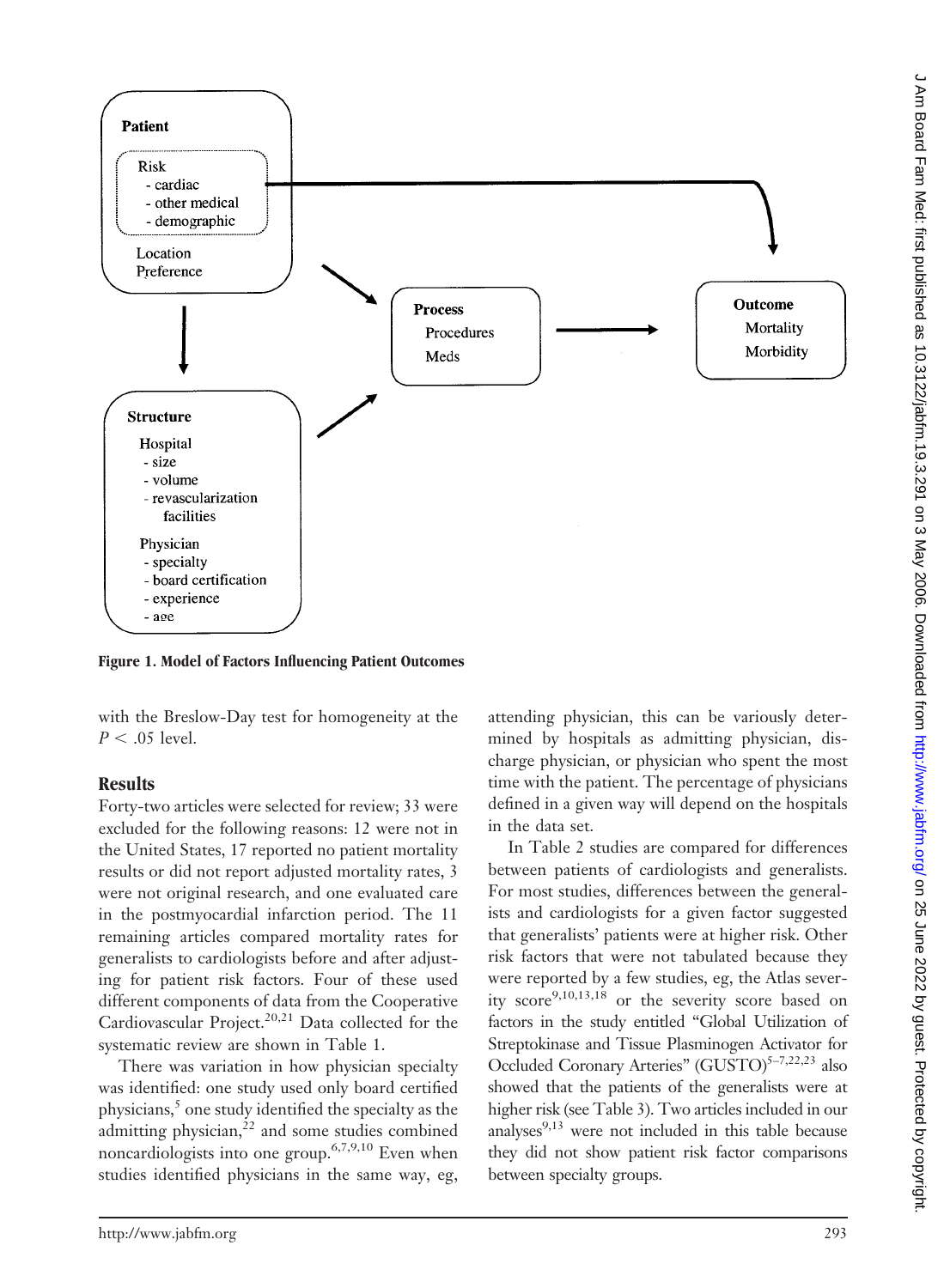| Author and Year | Sample Size<br>Site/Design/<br>Duration<br>Study                                                                                                                       | Inclusion Criteria                                                                                                                                                                                                                                                                                                                                                                                           | Exclusion Criteria                                                                                                                                                                                                                                  | Physician Characteristics                                                                                                              | Data Abstracted from<br>the Records                                                                                                                                                                                                                                                                                   | Factors Controlled                                                                                                                                                                                                                                                                                                                                                                                                                                                                                                                                                                                                                                                                                                                                                                                                                                        |
|-----------------|------------------------------------------------------------------------------------------------------------------------------------------------------------------------|--------------------------------------------------------------------------------------------------------------------------------------------------------------------------------------------------------------------------------------------------------------------------------------------------------------------------------------------------------------------------------------------------------------|-----------------------------------------------------------------------------------------------------------------------------------------------------------------------------------------------------------------------------------------------------|----------------------------------------------------------------------------------------------------------------------------------------|-----------------------------------------------------------------------------------------------------------------------------------------------------------------------------------------------------------------------------------------------------------------------------------------------------------------------|-----------------------------------------------------------------------------------------------------------------------------------------------------------------------------------------------------------------------------------------------------------------------------------------------------------------------------------------------------------------------------------------------------------------------------------------------------------------------------------------------------------------------------------------------------------------------------------------------------------------------------------------------------------------------------------------------------------------------------------------------------------------------------------------------------------------------------------------------------------|
| Chen 2000       | states: AL, IA,<br>WI, and MN/<br>USA except the<br>retrospective<br>chart review/<br>1994-1995/<br>$\operatorname{following}$<br>109,243<br>patients                  | kinase MB index $>5\%$ ,<br>serum LDH level more<br>the 3 following criteria:<br>ð<br>either a serum creatine<br>normal value, or 2 of<br>chart documentation<br>creatinine level twice<br>the hospitals normal<br>value, EKG evidence<br>discharged from the<br>diagnosis of MI and<br>Medicare beneficiaries<br>than 1.5 times the<br>upper limit of the<br>chest pain, serum<br>hospital with a<br>of MI. | Those treated by physicians<br>Subsequent hospitalization<br>of other specialties, self-<br>declared specialists (not<br>Transfer patients (18.0%)<br>Patients with terminal<br>confirmed Board<br>Missing data<br>Certified)<br>for MI.<br>illness | Medical subspecialty<br>General Internists<br>Confirmed Board<br>General practice<br>Family practice<br>Certification<br>Cardiologists | medications, treatments,<br>Dates of death (30 day<br>and 1 year mortality)<br>Demographics, clinical<br>procedures, hospital<br>course, vital status.<br>history, presenting<br>symptoms, use of                                                                                                                     | previous MI, previous bypass<br>hospital, ownership status of<br>urea nitrogen level $>40$ mg<br>$>$ 20 mg/dL, serum albumin<br>level $<$ 3 mg/dL, hematocrit<br>compromise, trauma within<br>the previous month, serum<br>bypass surgery, location of<br>disease, peripheral vascular<br>heart rate, infarct location,<br>Age, systolic BP, Killip class,<br>disease, liver disease, HIV,<br>dL, serum creatinine level<br>were included for missing<br>DM, smoking status, HT,<br><30%. Dummy variables<br>angiography, angioplasty,<br>or other immunological<br>surgery, height, weight,<br>hospital, teaching status,<br>dementia, admission for<br>cerebrovascular disease.<br>Hospital factors: onsite<br>availability of coronary<br>nursing home, chronic<br>obstructive pulmonary<br>Inability to ambulate,<br>urinary incontinence,<br>values. |
| Frances 2000    | <b>USA/retrospective</b><br>1995/210,996<br>size: 161,558<br>1994 to $\int$ uly<br>cohort/April<br>beneficiaries<br>final sample<br>Medicare<br>identified<br>from the | Creatine kinase MB index<br>LDH level with LDH-<br>evidence of AMI. Only<br>$1 \ge$ LDH-2, or 2 of 3<br>$\geq$ 5% or an elevated<br>≥ twice the normal<br>criteria: chest pain,<br>value and EKG<br>creatine kinase<br>first visits were<br>included.                                                                                                                                                        | location of their homes<br>physician, geographical<br>confirmed diagnosis of<br>indicating the treating<br>Transfer patients (6.7%)<br>Patients who lacked a<br>AMI, records not                                                                    | Based on UPIN and self-<br>Non-cardiologists<br>Cardiologist<br>report                                                                 | ACE inhibitors, calcium<br>hospital treatment with<br>coronary angiography,<br>PTCA, CABG during<br>thrombolytic therapy,<br>aspirin, beta-blockers,<br>Procedure outcomes:<br>mortality rates, Sec.:<br>Pri.: 30 day and 1 year<br>treatment decisions.<br>Med. outcomes: in<br>channel blockers.<br>hospitalization | severity variables, hospital<br>Demographics, geographic<br>variables, comorbidity,<br>volumes variables.                                                                                                                                                                                                                                                                                                                                                                                                                                                                                                                                                                                                                                                                                                                                                 |

**Table 1. Systematic Comparison of Studies**

Table 1. Systematic Comparison of Studies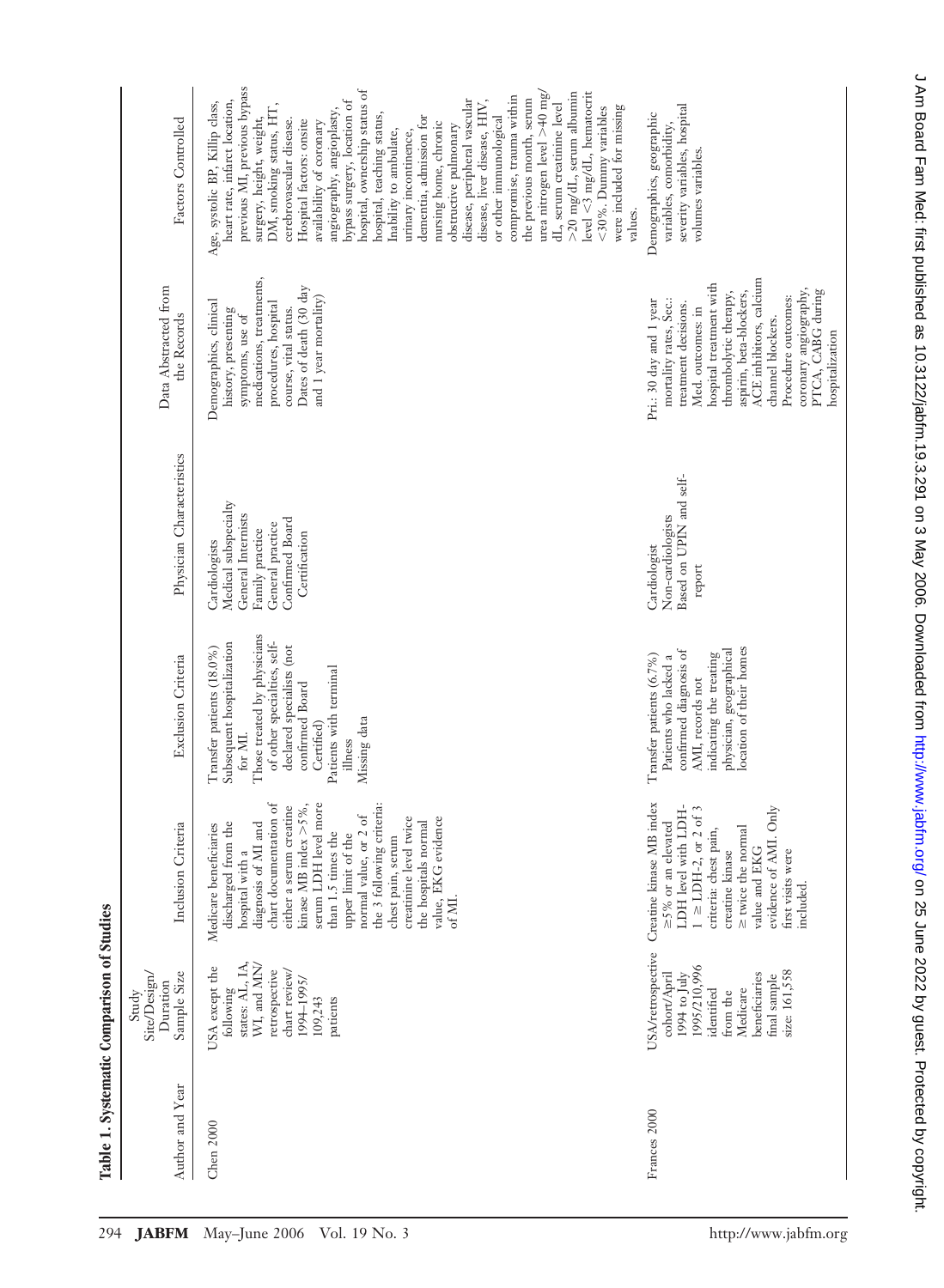| Pennsylvania/retrospective<br>chart review/during<br>28,756 patients<br>1993/   | Patients who were admitted<br>transferred from another<br>MI (as opposed to those<br>directly to a hospital for<br>acute care hospital)                                                                                                                                                                                                                                      | who left the hospital against<br>cardiology or primary care,<br>medical advice, patients of<br>treated $<$ 30 AMI patients<br>1993 or at a hospital that<br>hospital that closed since<br>and patients treated at a<br>transplant, etc), patients<br>more than 100 patients,<br>Transfer patients (20.4%).<br>physicians who treated<br>Patients with "clinical<br>specialties other than<br>complexity" (cancer,<br>patients treated by<br>in 1993                           | Board Certification, years of<br>Cardiologist, Family Medicine<br>Based on AMA master file of<br>experience since medical<br>and Internal Medicine<br>school. | dysrhythmias, cardiogenic<br>failure, HTN, infarct site,<br>payer, prior CABG, renal<br>shock, cardiomyopathy,<br>diabetes, dialysis, heart<br>conduction disorders,<br>Age, gender, cardiac<br>failure                                                                                                    | volume, number of years since<br>Probability of death, availability<br>hospital location, physician<br>physician graduated from<br>medical school, physician<br>of advanced cardiac care,<br>certification                     |
|---------------------------------------------------------------------------------|------------------------------------------------------------------------------------------------------------------------------------------------------------------------------------------------------------------------------------------------------------------------------------------------------------------------------------------------------------------------------|-------------------------------------------------------------------------------------------------------------------------------------------------------------------------------------------------------------------------------------------------------------------------------------------------------------------------------------------------------------------------------------------------------------------------------------------------------------------------------|---------------------------------------------------------------------------------------------------------------------------------------------------------------|------------------------------------------------------------------------------------------------------------------------------------------------------------------------------------------------------------------------------------------------------------------------------------------------------------|--------------------------------------------------------------------------------------------------------------------------------------------------------------------------------------------------------------------------------|
| chart review/April 1994-<br>July 1995/7663 patients<br>California/retrospective | the following criteria: chest<br>LDH-1 $>$ LDH-2, or 2 of<br>level at least 2-fold greater<br>years and older who had a<br>diagnosis of MI confirmed<br>by either chart review and<br>required a creatine kinase<br>pain, creatine kinase MB<br>elevated LDH level with<br>than normal, or evidence<br>MB index above 0.05 or<br>Medicare beneficiaries 65<br>of AMI on EKG. | those with missing data.<br>Transfer patients (17.2%),                                                                                                                                                                                                                                                                                                                                                                                                                        | Based on UPIN and self-report<br>specialists, internists, family<br>Cardiologist, medical sub-<br>practitioners                                               | adrenergic blocking drugs,<br>hospitals and at discharge,<br>exercise stress test, EKG,<br>ACE inhibitors, calcium<br>coronary angiography,<br>procedures, mortality<br>channel blockers, at<br>Thrombolytic therapy,<br>hospitalization, $\beta$<br>revascularization<br>aspirin during<br>during 1 year. | availability of revascularization<br>comorbidity, severity of illness<br>characteristics on admission,<br>admissions for AMI and the<br>hospital characteristics<br>including volume of<br>Patient demographics,<br>principles |
| Pennsylvania during 1993/<br>review/30,205 patients<br>retrospective chart      | MI (not those transferred<br>Patients who were admitted<br>directly to a hospital for<br>from another acute care<br>hospital)                                                                                                                                                                                                                                                | "clinical complexity"(cancer,<br>medical advice, patient with<br>transplant, etc.) patients of<br>care and patients treated at<br>than cardiology or primary<br>treated by specialties other<br>a hospital that closed since<br>Under 30 years or over 99<br>treated $<\!30$ AMI patients<br>1993 or at a hospital that<br>years of age, patients who<br>left the hospital against<br>>100 patients, patients<br>physicians who treated<br>Transfer patients (23%)<br>in 1993 | Based on self-report<br>Primary care<br>Cardiologist                                                                                                          | Patient race not identified<br>dysrhythmia, cardiogenic<br>dialysis, renal failure.<br>conduction disorder,<br>Age, gender, infarct<br>cardiomyopathy,<br>CABG <cardiac<br>shock, diabetes,<br/>location, Prior</cardiac<br>                                                                               | disorder, dialysis, renal failure<br>cardiomyopathy, conduction<br>Age, gender, infarct location,<br>dysrhythmia, cardiogenic<br>Prior CABG <cardiac<br>shock, diabetes,</cardiac<br>                                          |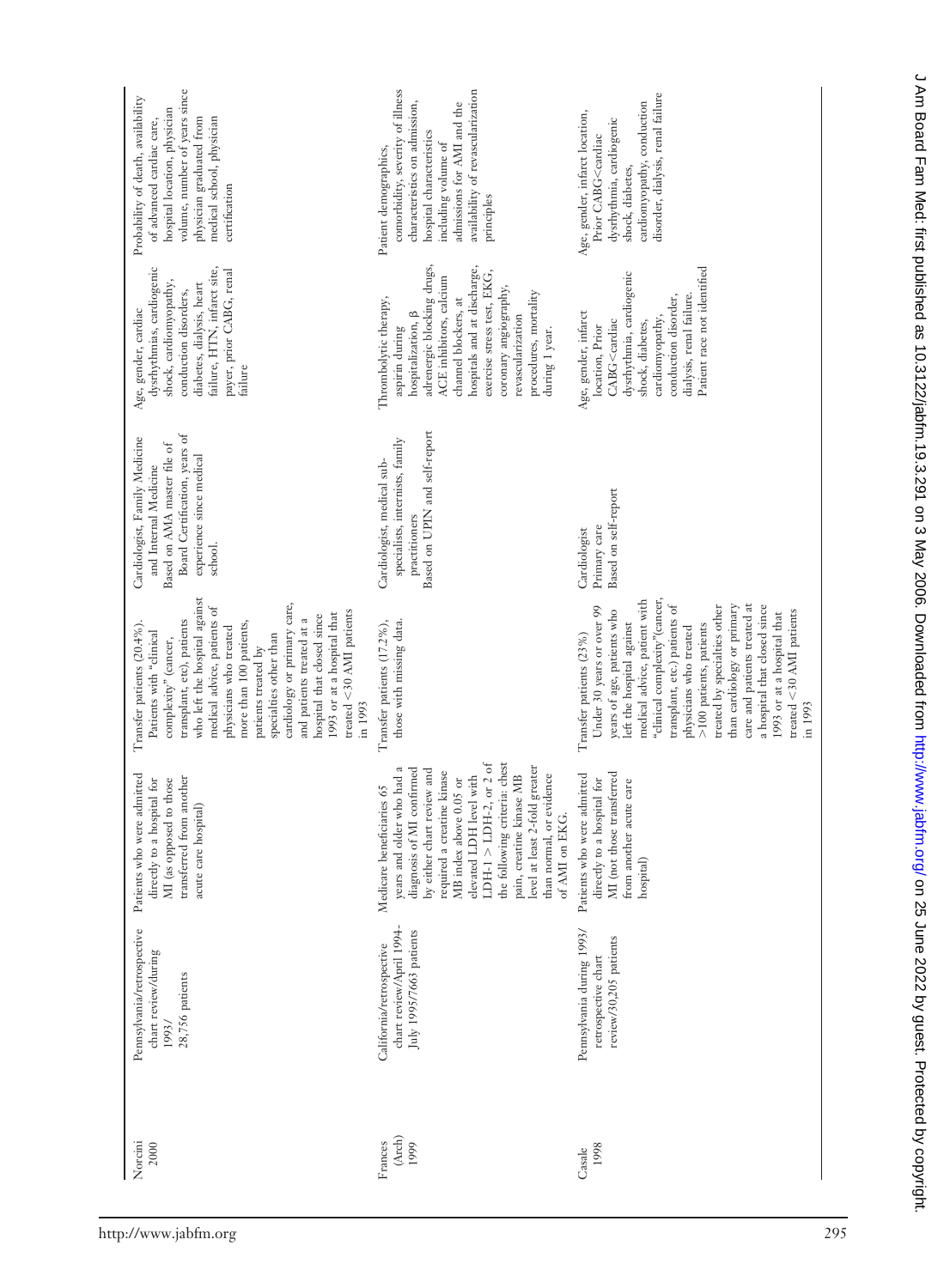| ı |
|---|
|   |
|   |

| Factors Controlled                            | Age, gender, type of infarct, h/o<br>initial creatinine level. History<br>of stroke and time of onset of<br>chest pain until presentation.<br>initial heart rate and systolic<br>hypertension, heart failure,<br>BP, impaired mobility and<br>angina pectoris, diabetes,<br>Hospital characteristics.                                                              | infarction, h/o bypass surgery,<br>hospital characteristics, urban<br>pulse, location of MI, Killip<br>Age, systolic BP at admission,<br>smoking status, presence or<br>class, height, weight, h/o<br>cerebrovascular disease,<br>or rural site, Charlson<br>absence of DM, HT,<br>comorbidity score |
|-----------------------------------------------|--------------------------------------------------------------------------------------------------------------------------------------------------------------------------------------------------------------------------------------------------------------------------------------------------------------------------------------------------------------------|------------------------------------------------------------------------------------------------------------------------------------------------------------------------------------------------------------------------------------------------------------------------------------------------------|
| Data Abstracted from<br>the Records           | rates at 30 days and 1 year<br>other hospitals, presenting<br>symptoms and vital signs,<br>after admission. Date of<br>contiguous transfers to<br>laboratory tests, EKG<br>complications, use of<br>procedures, mortality<br>mobility, results of<br>coexisting illnesses,<br>death if applicable<br>Initial hospitals and<br>cardiac drugs and<br>findings, major |                                                                                                                                                                                                                                                                                                      |
| Physician Characteristics                     | cardiology consultation<br>Attending generalist with<br>Attending cardiologists<br>Attending generalist<br>Based on self-report                                                                                                                                                                                                                                    | Based on UPIN and self-report<br>Cardiology, Internal medicine,<br>practice, other or unknown<br>Family medicine, General                                                                                                                                                                            |
| Exclusion Criteria                            | discharged alive in less than<br>principal diagnosis of acute<br>Patients hospitalized during<br>another hospital within 2<br>the previous year with a<br>days without a principal<br>diagnosis of AMI at the<br>myocardial infarction,<br>5 days, transferred to<br>enrolled in HMO,<br>receiving hospital                                                        | Transferred patients included<br>in analysis but number not<br>Subsequent hospitalization<br>listed (assigned to first<br>hospital)<br>for MI.                                                                                                                                                       |
| Inclusion Criteria                            | random sample of those<br>within 90 days of initial<br>Patients who underwent<br>coronary angiography<br>hospitalization and a<br>who did not undergo<br>angiography.                                                                                                                                                                                              | Patients who had a confirmed<br>similar to previous studies)<br>diagnosis of AMI (criteria<br>for diagnosis of an AMI                                                                                                                                                                                |
| Design/Duration<br>Sample Size<br>Study Site/ | analysis.<br>February and<br>May 1990<br>2087 eligible.<br>1837 records<br>retrospective<br>chart review<br>of Medicare<br>$\mathrm{Texas~USA}$<br>ıvailable.<br>provider                                                                                                                                                                                          | June-December<br>4 states in USA/<br>retrospective<br>chart review/<br>beneficiaries<br>1992/8241<br>Medicare                                                                                                                                                                                        |
| Author and Year                               | Ayanian<br>1997                                                                                                                                                                                                                                                                                                                                                    | 1996<br>Jollis                                                                                                                                                                                                                                                                                       |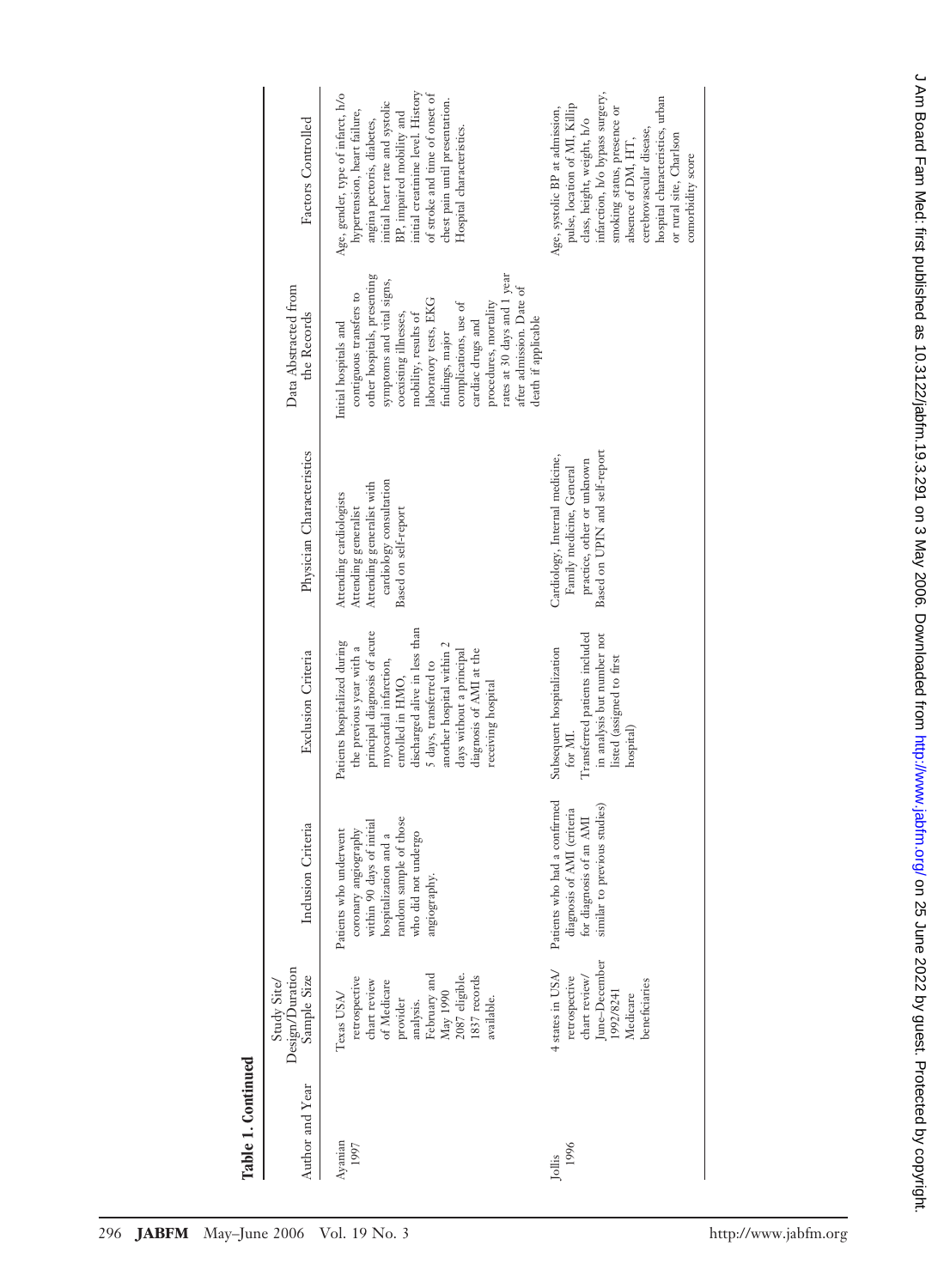|                             | Age  | Rural<br>Patients<br>$(\%)$ | Heart<br>Failure<br>$(\%)$ | Dementia<br>$(\%)$ | <b>COPD</b><br>$(\%)$ | Revascular<br>Hospital<br>$(\%)$ | Impaired<br>Mobility<br>$(\%)$ |
|-----------------------------|------|-----------------------------|----------------------------|--------------------|-----------------------|----------------------------------|--------------------------------|
| Chen et al <sup>5</sup>     |      |                             |                            |                    |                       |                                  |                                |
| Cardiologists (35%)*        | 75.3 | 9†                          | 17                         | 3                  | 16                    | 51                               | 13                             |
| Family physicians           | 77.5 | $42+$                       | 24                         | $\,8\,$            | 22                    | 21                               | 23                             |
| Frances et al <sup>7</sup>  |      |                             |                            |                    |                       |                                  |                                |
| Cardiologists (38%)*        | 73.7 | 28.3                        | 18.0                       | 3.4                | 18.6                  | 80.1                             | 17.4                           |
| Non-cardiologist            | 76.6 | 28.2                        | 26.0                       | 8.8                | 23.4                  | 55.3                             | 28.0                           |
| Norcini et al <sup>18</sup> |      |                             |                            |                    |                       |                                  |                                |
| Cardiologists (30%)*        | 66.1 |                             | 29.4                       |                    |                       | 41.5                             |                                |
| Family physicians           | 69.2 |                             | 35.2                       |                    |                       | 23.4                             |                                |
| Frances et $al23$           |      |                             |                            |                    |                       |                                  |                                |
| Cardiologists (50%)*        | 76.6 | 4.0                         | 19.5                       | 4.5                | 18.0                  | 75.6                             | 14.2                           |
| Family physicians           | 78.5 | 11.1                        | 27.7                       | 12.0               | 23.2                  | 53.7                             | 26.0                           |
| Casale et al <sup>10</sup>  |      |                             |                            |                    |                       |                                  |                                |
| Cardiologists (37%)*        | 66.1 | 10.8 <sup>+</sup>           |                            |                    |                       | 41.2                             |                                |
| Family physicians           | 70.0 | $26.7+$                     |                            |                    |                       | 25.0                             |                                |
| Ayanian et al <sup>6</sup>  |      |                             |                            |                    |                       |                                  |                                |
| Cardiologists (36%)*        | 71.3 |                             | 32.4                       |                    |                       | 72.8                             | 7.4                            |
| Generalists                 | 72.0 |                             | 31.8                       |                    |                       | 34.9                             | 11.4                           |
| Jollis et al <sup>22</sup>  |      |                             |                            |                    |                       |                                  |                                |
| Cardiologists (26%)*        | 75.0 | 10.9 <sup>+</sup>           |                            |                    |                       | 59.3                             |                                |
| Family physicians           | 77.0 | 53.3+                       |                            |                    |                       | 39.7                             |                                |

**Table 2. Evidence for Lack of Comparability within Studies**

\* Percentage of patients treated by cardiologist.

† Rural measured by location of hospital.

To reduce confounding due to differences in patient risk, all studies reviewed took into account many characteristics that influenced mortality rates after a myocardial infarction. These characteristics included demographic characteristics (age, race, and gender), cardiac risk factors (the 13 GUSTO-1 variables related to cardiac function), comorbidities (eg, elevated creatinine or BUN), functional status (eg, mobility), and hospital characteristics (revascularization facilities and volume of myocardial infarction patients). Differences among the studies are described in Table 4. None of the studies included the reasons why the patient did not receive care from a cardiologist, eg, they were not candidates for invasive procedures either because of their poor health or personal preferences. The studies

| Table 3. Hospitalized Patients of Generalists Compared with Those of Cardiologists* |  |  |  |  |
|-------------------------------------------------------------------------------------|--|--|--|--|
|                                                                                     |  |  |  |  |

| Demographic factors                        | $\uparrow$ age, <sup>7,12,14,18-20</sup> $\uparrow$ female, <sup>7,12,14,18-20</sup> $\uparrow$ minority, <sup>12,19</sup> $\uparrow$ Medicare, <sup>7,14</sup><br>$\downarrow$ commercial insurance <sup>7,14</sup>                                                                                                                                                                                                                                                                                                                                                                                                                                                                                                                                                                                                                                                                                                                                                                                                                                                                                    |
|--------------------------------------------|---------------------------------------------------------------------------------------------------------------------------------------------------------------------------------------------------------------------------------------------------------------------------------------------------------------------------------------------------------------------------------------------------------------------------------------------------------------------------------------------------------------------------------------------------------------------------------------------------------------------------------------------------------------------------------------------------------------------------------------------------------------------------------------------------------------------------------------------------------------------------------------------------------------------------------------------------------------------------------------------------------------------------------------------------------------------------------------------------------|
| Clinical factors<br>Cardiac<br>Non-cardiac | ↑ New York Heart Association Class (worse), <sup>12,19</sup> ↑ Killip Class, <sup>12,18</sup> ↑ tachycardia, <sup>12,19</sup> ↓ prior myocardial infarction, <sup>12,18,19</sup> ↑ prior congestive heart failure, <sup>7,12,14,19,20</sup> ↓ cardiogenic shock, <sup>7,14</sup><br>$\downarrow$ cardiac arrest on admission, <sup>12,19</sup> $\downarrow$ CABG, and $\downarrow$ angioplasty, <sup>7,12,14,19</sup><br>↑ GUSTO predicted mortality <sup>18,19</sup><br>$\uparrow$ Prior hypertension, <sup>12,19</sup> $\uparrow$ admission from nursing home, <sup>12</sup><br>mobility, <sup>12,19,20</sup> (incontinence, <sup>12</sup> $\uparrow$ prior stroke, <sup>22,18,19</sup> (diabetes, <sup>12,18–20</sup> (depression, <sup>19</sup> ) dementia, <sup>12</sup> (prior stroke, <sup>12,19</sup> ) dementia, <sup>12</sup> (prior stroke, <sup>12,19</sup> ) dementia, <sup>12</sup> (prior stroke, <sup>12,19</sup> ) de<br>or terminal patients), <sup>12,19</sup> $\downarrow$ ideal candidate for intervention <sup>12,19</sup><br>$\uparrow$ admission severity score <sup>7,14</sup> |
| Health system:<br>(Hospitals)              | $\downarrow$ size, <sup>19</sup> $\downarrow$ MI volume, <sup>7,12,19</sup> $\downarrow$ cardiac resources, <sup>12,18,19</sup> $\uparrow$ rural, <sup>7,12,14,18,19</sup> $\uparrow$ public, <sup>12</sup> $\downarrow$ major<br>teaching hospitals $12$                                                                                                                                                                                                                                                                                                                                                                                                                                                                                                                                                                                                                                                                                                                                                                                                                                               |

\* Arrows indicate that the increase ( $\uparrow$ ) or decrease ( $\downarrow$ ) of patient or hospital variables for generalists relative to cardiologists is statistically significant.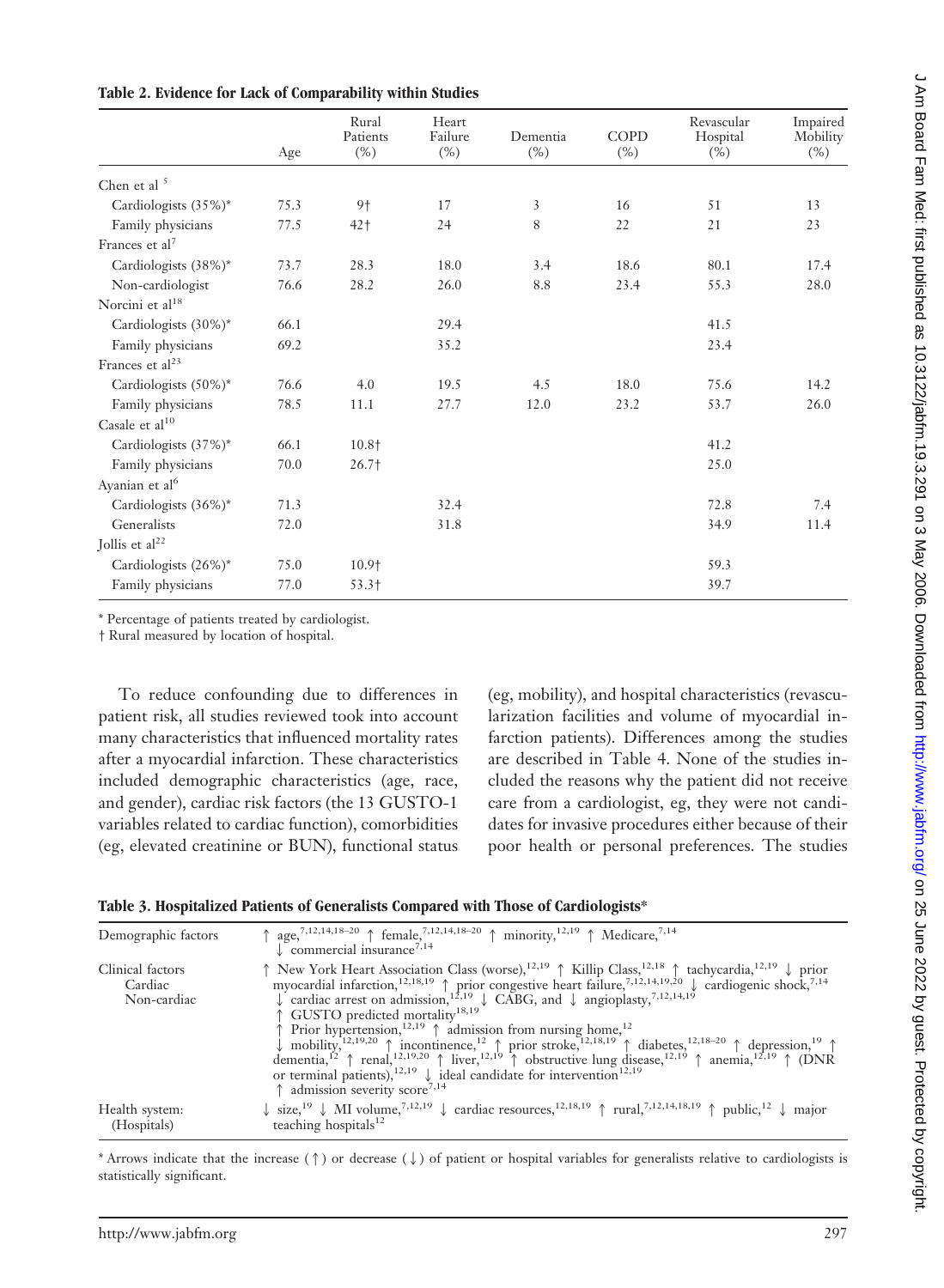| Study                      | Reasons Confounding May Be Less                                                                                                             | Reasons Confounding May Be Greater                                                                     |
|----------------------------|---------------------------------------------------------------------------------------------------------------------------------------------|--------------------------------------------------------------------------------------------------------|
| Chen et $al5$              | Good measures of comorbidities and functional<br>status. Eliminated patients with terminal illness.<br>Compared board certified physicians. |                                                                                                        |
| Francis et al <sup>7</sup> | Instrumental variable related to hospital distance<br>was used to reduce confounding.                                                       | Strong confounding of physician type with patient age.                                                 |
| Norcini et al $18$         | Excellent assessment of comorbidities.                                                                                                      | No information on functional status or race. Strong<br>confounding of physician type with patient age. |
| Frances et $al23$          | Good measures of comorbidities and functional<br>status.                                                                                    | Generalists patients have very high risk. Patient<br>location not assessed.                            |
| Nash et al <sup>9</sup>    | Analyzed patients in two age strata. Adjusted for<br>some demographic variables using propensity<br>score.                                  | No information on functional status or race.                                                           |
| Casale et $al^{10}$        | Excellent assessment of comorbidities.                                                                                                      | No information on functional status or race. Strong<br>confounding of physician type with patient age. |
| Ayanian et al <sup>6</sup> | Excluded patients 80 or older.                                                                                                              | No information on functional status or race.                                                           |
| Nash et al <sup>13</sup>   |                                                                                                                                             | No information on functional status or race.                                                           |
| Jollis et $al22$           |                                                                                                                                             | No comorbidity or functional status.                                                                   |

**Table 4. Study-Specific Factors That Influence Confounding Relative to Other Studies**

also did not include variables such as socioeconomic status or the severity of the comorbid conditions (eg, cognitive impairment, chronic obstructive lung disease, or cancer). Only the studies by Ayanian et  $al^{6,24}$  assessed whether cardiologists and generalists collaborated in the care of patients with myocardial infarction.

Unadjusted and adjusted mortality comparisons of generalists and specialists are shown in Table 5. Mortality was assessed at 30 days and 1 year for 5 of the studies and in-hospital for 4 others. There was a statistically significant variation across studies in 30-day mortality rates for patients treated by physicians in a given specialty. There was also a significant variation in the unadjusted odds ratios comparing generalists to cardiologists. For all studies the unadjusted mortality rates were lower for cardiologists than for other specialties. For comparisons of family physicians, internists or combinations of generalists to cardiologists unadjusted odds ratios for in-hospital or 30-day mortality ranged from 1.14 to 1.59 and unadjusted 1-year mortality rates ranged from 1.37 to 1.66. Because the generalists treated higher risk patients in all the studies, however, the odds ratios were reduced, sometimes to less than 1.00, after adjusting for risk factors.

We examined whether the quality of the riskadjustment was associated with results. Studies were considered to have better risk-adjustment if the cardiologists and generalists had similar patients ie, the patients were similar age $<sup>6</sup>$  or all pa-</sup> tients were less than  $65^{\circ}$  or the study adjusted for a comprehensive set of risk factors including patient comorbidities and functional status.<sup>5</sup> These studies all had adjusted odds ratios near 1.00. The studies with the greatest differences between generalists and specialists in patient age $10,18$  for subjects older than  $65^9$  or that did not adjust for comorbidities<sup>22</sup> found that generalists had higher mortality than cardiologists, ie, the odds ratios were significantly  $>1$ .

In Table 5 we did not include a study of patients who survived a myocardial infarction for at least 3 months.<sup>24</sup> In that study the mortality rate in the postmyocardial infarction period for patients managed by generalists alone was 19.1% compared with 11.8% for patients managed by cardiologists alone or with a generalist,  $OR = 1.75$ ,  $P < .001$ . After reducing confounding by using propensity scores to select patients that were similar with respect to 36 variables representing clinical characteristics, hospital care, medications at discharge and hospital characteristics, the mortality rates were 18.3% for the generalists and 14.6% for the cardiologists,  $OR = 1.32, P < .001$ . Another finding in this study was that patients of cardiologists were much more likely than patients of generalists to have angiography (26.8% vs 16.7%), angioplasty (11.8% vs 6.9%), bypass graft surgery (11.9% vs 7.0%), cardiac rehabilitation (36.4% vs 29.0%), or exercise stress testing (61.4% vs 52.8%). As with the other studies, this study did not take into account the reasons why the patient did not receive care from a cardiologist.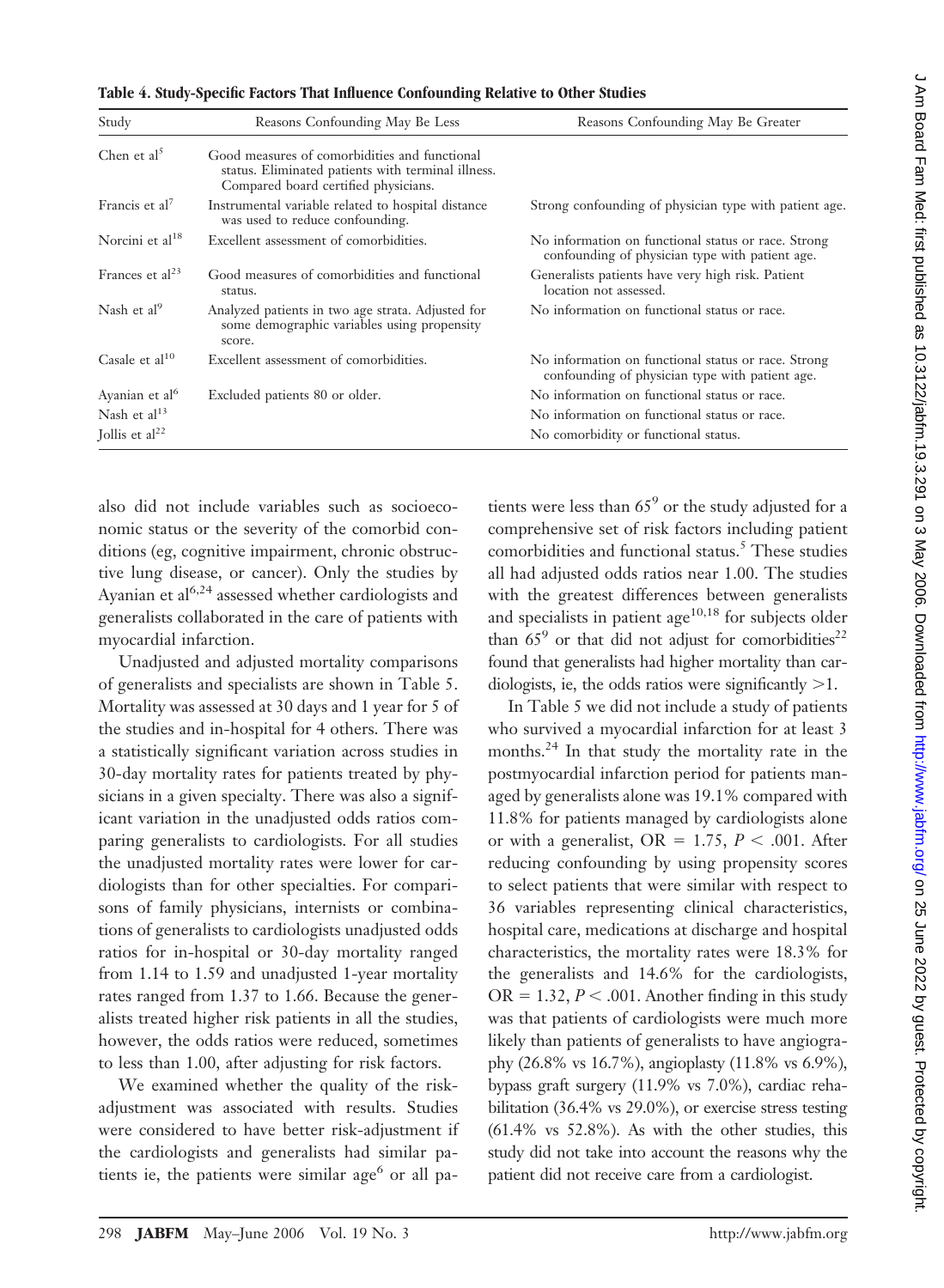|                                                          |                   | 30-day or In-hospital Rates |                    |       | 1 year   |                   |
|----------------------------------------------------------|-------------------|-----------------------------|--------------------|-------|----------|-------------------|
| Study                                                    | $M\mathrm{R}$ (%) | $\rm OR$                    | $\rm OR_{\rm adj}$ | MR(%) | $\rm OR$ | $OR_{ad}$         |
| Chen et al                                               |                   |                             |                    |       |          |                   |
| $Card^*$                                                 | 16.1              | $1.00\,$                    | 1.00               | 26.8  | $1.00\,$ | 1.00              |
| Spec                                                     | 20.2              | 1.32+                       | 0.98               | 36.9  | 1.60+    | 1.05              |
| $\operatorname{IM}$                                      | 19.2              | 1.24†                       | 0.99               | 33.6  | 1.38+    | 1.03              |
| ${\rm FP}$                                               | 19.7              | 1.28+                       | 0.96               | 34.4  | $1.43+$  | 1.01              |
| GP                                                       | 22.2              | 1.49†                       | 1.06               | 37.0  | 1.60+    | 1.08              |
| Frances et al <sup>7</sup>                               |                   |                             |                    |       |          |                   |
| $\operatorname{Card}^{\star}$                            |                   | $1.00\,$                    | $1.00\,$           |       | $1.00\,$ | 1.00              |
| $\rm NC$                                                 |                   | 1.30+                       | 1.04†              |       | 1.37†    | 1.10+             |
| $NC$ (IV)                                                |                   |                             | 1.10               |       |          | 1.06              |
| Norcini et al <sup>18</sup> ‡                            |                   |                             |                    |       |          |                   |
| $\operatorname{Card}^{\star}$                            | 8.5               | $1.00\,$                    | $1.00\,$           |       |          |                   |
| $\operatorname{IM}$                                      | 11.9              | 1.45+                       | 1.25+              |       |          |                   |
| ${\rm FP}$                                               | 10.8              | 1.30+                       | 1.25+              |       |          |                   |
| Frances et al <sup>23</sup>                              |                   |                             |                    |       |          |                   |
| $Card^*$                                                 | 18.9              | $1.00\,$                    | $1.00\,$           | 31.3  | $1.00\,$ | 1.00              |
| Spec                                                     | 25.6              | 1.48†                       | 1.25+              | 46.5  | 1.91†    | 1.20+             |
| $\operatorname{IM}$                                      | 21.0              | 1.14 <sup>†</sup>           | 1.25+              | 43.0  | 1.66†    | $1.11\dagger$     |
| ${\rm FP}$                                               | 21.7              | 1.19†                       | $1.11\dagger$      | 43.0  | 1.66†    | 1.30+             |
| Nash et al <sup>9</sup> ‡ age <65                        |                   |                             |                    |       |          |                   |
| Card*                                                    | 4.1               | $1.00\,$                    | 1.00               |       |          |                   |
| Generalists                                              | 4.3               | 1.05                        | 0.95               |       |          |                   |
| Nash et al <sup>9</sup> ‡ age >65<br>(in hospital rates) |                   |                             |                    |       |          |                   |
| $\operatorname{Card}^{\star}$                            | 13.7              | 1.00                        | 1.00               |       |          |                   |
| Generalists                                              | 16.8              | 1.27                        | 1.22               |       |          |                   |
| Casale et al <sup>10</sup> #                             |                   |                             |                    |       |          |                   |
| $\operatorname{Card}^{\star}$                            | 8.5               | $1.00\,$                    | 1.00               |       |          |                   |
| Gen                                                      | 11.8              | $1.44\dagger$               | 1.20+              |       |          |                   |
| Nash et al <sup>13</sup> #                               |                   |                             | 1.00               |       |          |                   |
| $\operatorname{Card}^{\star}$                            | 7.9               | 1.00                        | 1.26 <sup>+</sup>  |       |          |                   |
| $\operatorname{IM}$                                      | 12.0              | 1.59                        | 1.29†              |       |          |                   |
| ${\rm FP}$                                               | 11.1              | 1.44                        |                    |       |          |                   |
| Ayanian et al <sup>6</sup>                               |                   |                             |                    |       |          |                   |
| $\operatorname{Card}^{\star}$                            | 16.6              | $1.00\,$                    | 1.00               | 24.4  | $1.00\,$ | $1.00\,$          |
| Gen                                                      | 20.8              | 1.32+                       | 1.06               | 29.5  | 1.30+    | 0.99              |
| Jollis et al <sup>22</sup>                               |                   |                             |                    |       |          |                   |
| $\operatorname{Card}^{\star}$                            | 15.7              | $1.00\,$                    | 1.00               | 27.3  | $1.00\,$ | 1.00              |
| $\operatorname{IM}$                                      | 20.3              | 1.37†                       | $\rm NR$           | 34.0  | 1.37†    | 1.14 <sub>†</sub> |
| ${\rm FP}$                                               | 20.4              | 1.38+                       | $\rm NR$           | 34.7  | 1.42†    | $1.11\dagger$     |
| $\mbox{G}\mbox{P}$                                       | 22.1              | 1.52†                       | $\rm NR$           | 36.1  | 1.50+    | 1.20+             |
| $\ensuremath{\mathrm{Uk}}$                               | 24.7              | 1.76†                       | $\rm NR$           | 36.9  | 1.56+    | 1.32 <sub>†</sub> |

**Table 5. Mortality Rate Comparisons among Specialties**

\* Reference group. Odds ratios are 1.00 because cardiologists are the reference group.

 $\dagger$  Significant at  $P < .01$ .

‡ Studies reported mortality rates in the hospital rather than 30 day. MR, mortality rate; OR, odds ratios of cardiologist compared with other specialties; ORadj, adjusted odds ratio; Card, cardiologists; Spec, internal medicine subspecialist not in cardiology,; IM, general internist; FP, family physician; GP, general practice; N-C, non-cardiologists; NC (IV), noncardiologist adjusting for instrumental variable; NR, not reported; Uk, unknown.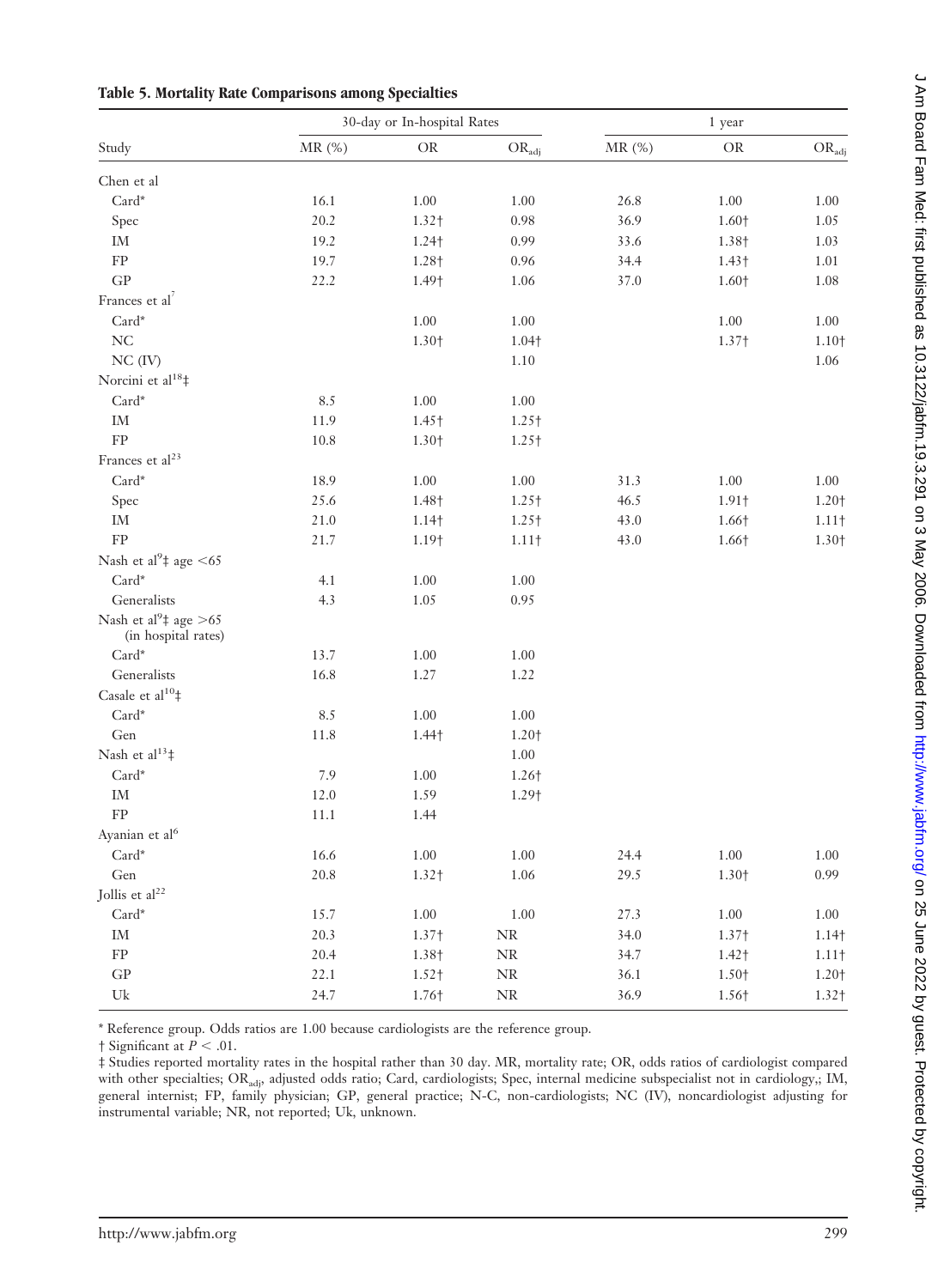## **Discussion**

We systematically reviewed studies that compared cardiologist and generalists for outcomes of patients with myocardial infarction. The studies consistently found that patients of generalists were at greater risk of mortality from both cardiac and noncardiac risk factors and had higher unadjusted mortality rates. Studies varied as to whether or not generalists had higher mortality rates after adjusting for risk factors.

The generalists may have treated higher risk patients because patients who were too old or sick to want heroic intervention measures or revascularization procedures did not want to be referred to cardiologists. It is also possible that generalists' patients were at higher risk because they had greater delay in accessing care. It is unclear why adjusting for patient risk factors did not give consistent findings across studies. We hypothesized that the procedures used to take into account patient risk were not adequate and that the most valid results would be those that had the least differences between the patients of generalist and specialists or that did the best job of accounting for differences in patient risk. The best studies may have been the ones that had similar age patients for generalists and specialists,<sup>6</sup> that excluded older patients,<sup>9</sup> or that adjusted for the most complete set of risk factors.5 All these found that cardiologists and generalists had similar adjusted mortality rates. On the other hand, the studies that had the greatest patient differences between specialties (as indicated by large differences in age or baseline 1-year mortality rates),10,18,23 or that used fewer risk factors for adjustment<sup>22</sup> found the greatest differences between the cardiologists and generalists.

No analyses took into account the reason cardiologists were not consulted. These reasons may include patient location, socioeconomic factors, $^{25}$ severity of comorbidities, or patient-perceived health status. Results from a study that examined patient refusal of cardiac revascularization suggest that patient preference is also a reason.<sup>26</sup> That study found greater refusal among patients who were older, female, minorities, in smaller hospitals, or cared for by generalists.

Another contributor to differences between specialties is the method used to handle transfers. Transfers involved a high percentage of patients in most studies reviewed (see Table 1). It has been shown that transferred patients have a much lower in-hospital mortality rate than other patients (4.6% vs  $11.4\%$ ).<sup>27</sup> For the studies reviewed, transferred patients were either eliminated<sup>5,7,9,10,23</sup> or assigned to a cardiologist<sup>22</sup> or shared care.<sup>6</sup> Both these methods of handling transfers assign lower risk patients to groups that involve care by a cardiologist. Primary care physicians will be left with highrisk patients who are not transferred. Including a variable for patient transfer in a regression equation will not be an adequate adjustment because generalist patients who are not transferred will be at higher risk than cardiologist patients who are not transferred. The best way of analyzing transferred patients is to associate their outcome to the physician who transferred them.

This review is not the first to suggest that patient and hospital factors may contribute to different outcomes for cardiologists and generalists.<sup>5,7</sup> However, this suggestion has not been proven or generally accepted,<sup>28</sup> and even the need for careful adjustment of confounding variables has not been universally recognized.<sup>29</sup>

Although this review did not resolve the appropriate role for generalists in managing patients with myocardial infarction, it does suggest what information should be collected for future studies. In particular, it would be helpful if generalists documented when care deviates from established standards by noting the contributions of patient preferences, environmental limitations, and unique patient circumstances. Studies could also improve their methods for accounting for patient risk (clinical, comorbid, and demographic), access of health care resources, and transfer to another facility. To the extent possible, study information should be collected by abstracters who do not know the purpose of the study or the specialty of the involved physicians.

The lower patient mortality rates following a myocardial infarction of cardiologists than generalist have led some authors to conclude that cardiologists know better than generalists how to manage myocardial infarction.<sup>8,9</sup> The self-evident correctness of the conclusion may have obscured the methodological deficiencies in the studies that support it. However, the conclusion results from a misunderstanding of the study design, which did not really evaluate the relative expertise of physician specialties. Because generalists can usually refer to a cardiologist, the studies actually evaluated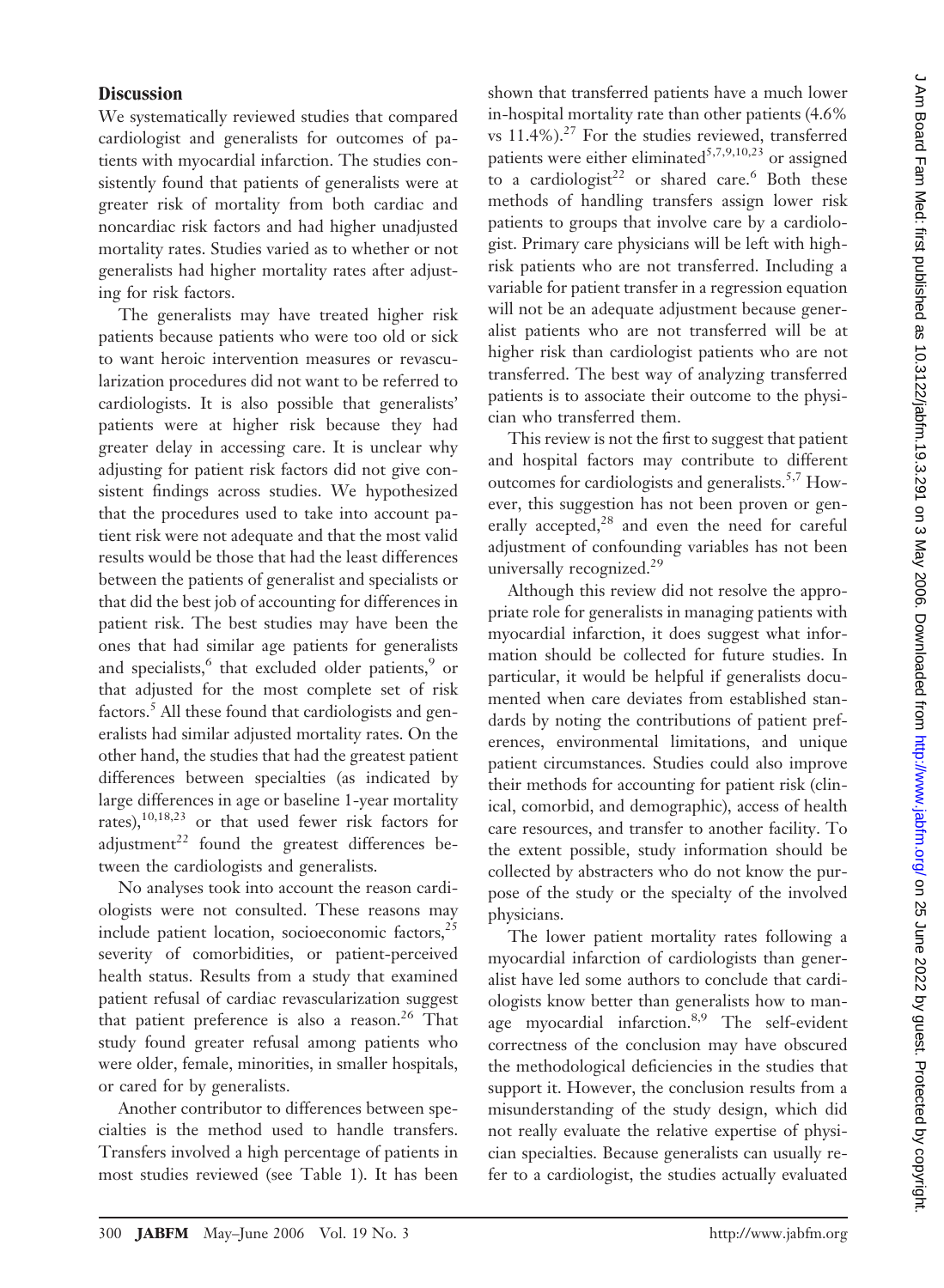whether generalists made timely and appropriate referrals. If they did not, then perhaps patients who may be having a myocardial infarction should go directly to a cardiologist. Because taking responsibility for care from generalists is a major policy decision, it should only be made with substantial evidence. Evidence from the studies reviewed in this manuscript was questionable. In all the studies, generalists treated higher risk patients, and some of these patients may have had needs other than survival. To adequately assess the influence of physician specialty on patient outcome, studies should carefully consider patient needs, patient risk, and the realistic medical options available.

We thank Mary Charlton, Dedra Diehl, Kevin Lynch, and Laurie Wallace for technical support of this work.

#### **References**

- 1. Greenfield S, Rogers W, Mangotich M, Carney MF, Tarlov AR. Outcomes of patients with hypertension and non-insulin-dependent diabetes mellitus treated by different systems and specialties: results from the medical outcomes study. JAMA 1995;274:1436 – 44.
- 2. Greenfield S, Nelson EC, Zubkoff M, et al. Variations in resource utilization among medical specialties and systems of care: results from the medical outcomes study. JAMA 1992;267:1624 –30.
- 3. Harrold LR, Field TS, Gurwitz JH. Knowledge, patterns of care, and outcomes of care for generalists and specialists. J Gen Intern Med 1999;14:499 –511.
- 4. Go A, Rao R, Dauterman K, Massie B. A systematic review of the effects of physician specialty on the treatment of coronary disease and heart failure in the United States. Am J Med 2000;108:216 –26.
- 5. Chen J, Radford MJ, Wang Y, Krumholz HM. Care and outcomes of elderly patients with acute myocardial infarction by physician specialty: the effects of comorbidity and functional limitations. Am J Med 2000;108:460 –9.
- 6. Ayanian JZ, Guadagnoli E, McNeil BJ, Cleary PD. Treatment and outcomes of acute myocardial infarction among patients of cardiologists and generalist physicians. Arch Intern Med 1997;157:2570 – 6.
- 7. Frances CD, Shlipak MG, Noguchi H, Heidenreich PA, McClellan M. Does physician specialty affect the survival of elderly patients with myocardial infarction? Health Serv Res 2000;35:1093–116.
- 8. Goldman L. The value of cardiology. N Engl J Med 1996;335:1918 –9.
- 9. Nash IS, Corrato RR, Dlutowski MJ, O'Connor JP, Nash DB. Generalist versus specialist care for acute myocardial infarction. Am J Cardiol 1999;  $83:650 - 4.$
- 10. Casale PN, Jones JL, Wolf FE, Pei Y, Eby LM.

Patients treated by cardiologists have a lower inhospital mortality for acute myocardial infarction. J Am Coll Cardiol 1998;32:885–9.

- 11. West S, King V, Carey TS, et al. Systems to rate the strength of scientific evidence. Evidence report/ technology assessment no. 47 (Research Triangle Institute-University of North Carolina Evidencebased Practice Center. Contract no. 290-97-0011). Agency for Healthcare Research and Quality. Publication No. 02-E016. Rockville (MD): Agency for Healthcare Research and Quality. US Department of Health and Human Services; April 2002.
- 12. Rosen AK, Reid R, Broemeling A-M, Rakovski CC. Applying a risk-adjustment framework to primary care: can we improve on existing measures? Ann Fam Med 2003;1:44 –51.
- 13. Nash IS, Nash DB, Fuster V. Do cardiologists do it better? J Am Coll Cardiol 1997;29:475– 8.
- 14. Donabedian A. The quality of medical care. Science.1978;200:856-64.
- 15. Andersen RM. Revisiting the behavioral model and access to medical care: does it matter? J Health Soc Behav 1995;36:1–10.
- 16. Baldwin LM, MacLehose RF, Hart LG, Beaver SK, Every N, Chan L. Quality of care for acute myocardial infarction in rural and urban US hospitals. J Rural Health 2004;20:99 –108.
- 17. Hartz AJ, Krakauer H, Kuhn EM, et al. Hospital characteristics and mortality rates. N Engl J Med 1989;321:1720 –5.
- 18. Norcini JJ, Kimball HR, Lipner RS. Certification and specialization: do they matter in the outcome of acute myocardial infarction?. Acad Med 2000;75: 1193– 8.
- 19. Sweeney R, Ulveling EF. A transformation for simplifying the interpretation of coefficients of binary variables in regression analysis. Am Stat 1972;26:  $30 - 2$ .
- 20. Marciniak TA, Mosedale L, Ellerbeck EF. Quality improvement at the national level. Lessons from the Cooperative Cardiovascular Project. Eval Health Prof 1998;21:525–36.
- 21. Ellerbeck EF, Jencks SF, Radford MJ, et al. Quality of care for Medicare patients with acute myocardial infarction. A 4-state pilot study from the Cooperative Cardiovascular Project. JAMA 1995;273:1509 –14.
- 22. Jollis JG, DeLong ER, Peterson ED, et al. Outcome of acute myocardial infarction according to the specialty of the admitting physician. N Engl J Med 1996;335:1880 –7.
- 23. Frances CD, Go AS, Dauterman KW, et al. Outcome following acute myocardial infarction: are differences among physician specialties the result of quality of care or case mix? Arch Intern Med 1999; 159:1429 –36.
- 24. Ayanian J, Landrum MB, Guadagnoli E, Gaccione P. Specialty of ambulatory care physicians and mor-